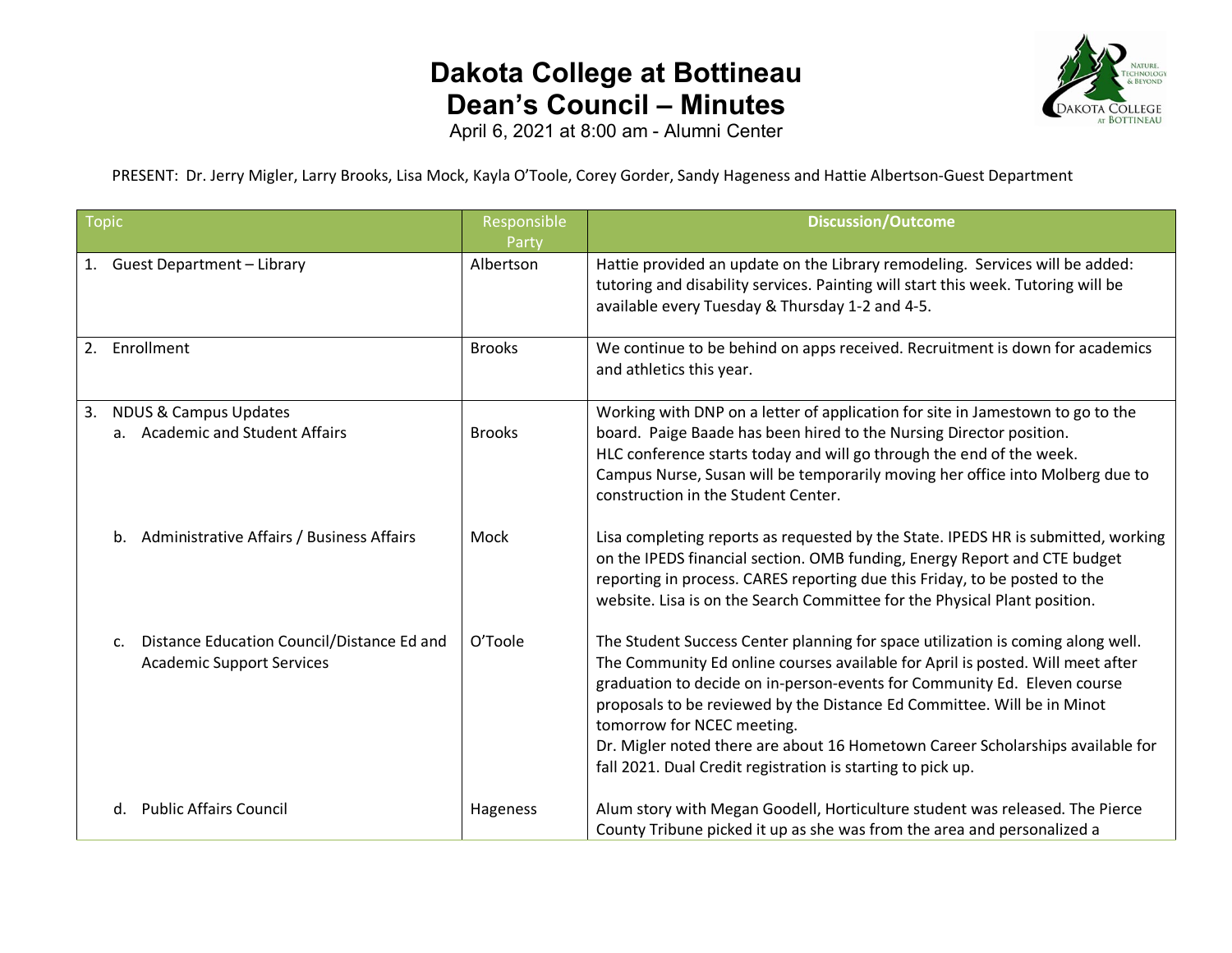## **Dakota College at Bottineau Dean's Council – Minutes**



| e. Athletics                               | Gorder | <u>BOTTINEAU</u><br>publication. Release will go out this week for the Walk a Mile event with FCC.<br>Forestry is planning an Arbor Day celebration for May 7 <sup>th</sup> on campus. This will be<br>an outdoor event. Working with Rugby Public Schools for the 8 <sup>th</sup> grade to visit<br>campus for a SNO sponsored Health Career Awareness Camp.<br>Athletics is down to four sports. Baseball and softball went well last weekend.                                                                                                                                                                                                                                                                                                                                                                                                                                                                                                                                                                                                                                                                                                                                                                                                                                                                                                                                                                                                                                                                                                                                                                           |
|--------------------------------------------|--------|----------------------------------------------------------------------------------------------------------------------------------------------------------------------------------------------------------------------------------------------------------------------------------------------------------------------------------------------------------------------------------------------------------------------------------------------------------------------------------------------------------------------------------------------------------------------------------------------------------------------------------------------------------------------------------------------------------------------------------------------------------------------------------------------------------------------------------------------------------------------------------------------------------------------------------------------------------------------------------------------------------------------------------------------------------------------------------------------------------------------------------------------------------------------------------------------------------------------------------------------------------------------------------------------------------------------------------------------------------------------------------------------------------------------------------------------------------------------------------------------------------------------------------------------------------------------------------------------------------------------------|
|                                            |        | Men's National hockey tournament starts next week April 15, 16, 17 pool play in<br>Bismarck. The tournament continues the following Monday-Tuesday, depending<br>on the pool play results. There is a Tailgate event on Saturday, April 17 <sup>th</sup> . From<br>3-5 pm. Women's hockey plays in Rugby this Friday-Saturday. The trip raffle<br>dinner and drawing will be held at Cobblestone this Saturday.                                                                                                                                                                                                                                                                                                                                                                                                                                                                                                                                                                                                                                                                                                                                                                                                                                                                                                                                                                                                                                                                                                                                                                                                            |
| f.<br>Chancellor's Cabinet / Dean's Update | Migler | Physical Plant director interviews will finish up this Friday.<br>The Legislative session is getting ready to push the Higher Ed bill: Senate Bill 2030.<br>This is otherwise known as the Challenge Grant Bill and has been sidetracked with<br>an attachment to NDSU and their support of planned parenthood. There is an edit<br>whereby any colleges-universities that is financially involved with planned<br>parenthood may be penalized. Anticipating it to move forward with the funding<br>formula in-tact along with the additional dollars from the formula. Should get<br>\$1.3 million and new money from the funding formula. Will need to watch<br>enrollment when doing the budget as enrollment reports predict fall enrollment<br>to be down.<br>There may be budget meetings mid to late April with Dr. Migler, Lisa and a<br>representative from each department. This has been done the last few years and<br>helped in finalizing the budget.<br>There are two FBM positions open; Rugby and Stanley. Three applications<br>received for Stanley position and a couple received for the Rugby position.<br>Forestry Service may be doing some reconfiguration in the rented office space in<br>Molberg.<br>Summer facility projects spreadsheet available in Teams. A change may need to<br>be made if the roof on Thatcher Hall needs to be replaced. The steam-line will<br>need to be replaced between the heating plant to NSC.<br>Vaccination incentives discussed. Based on the information from our Campus<br>Nurse, there currently is very much student interest. There is a concern on the |